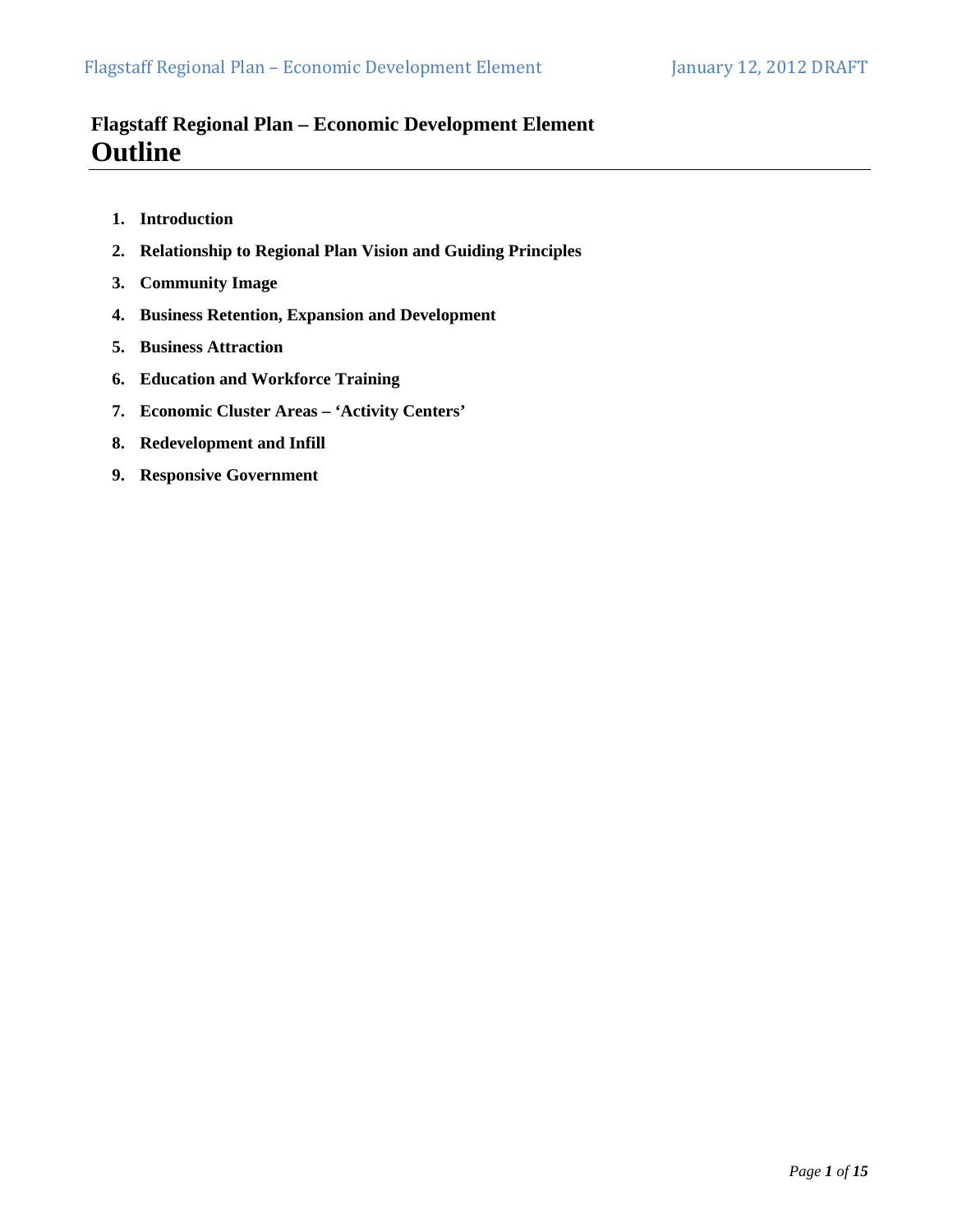# **1. Introduction**

## **VISION of the Region's Economic Health…**

The primary goal for effective regional economic development is resilience – the ability to survive even in global financial crises; to grow local businesses and industry as a means of regional supply and exports; as well as increasing overall community health. To plan to remain a resilient community is to build upon the existing sustainable resources and strengths, being adaptable to on-going changes, and use targeted investment to spur economic development. The reason we are resilient now may not be the reason we are resilient in the future.

Define "resilience"- emphasis on businesses retention and expansion, along with maintaining and growing a DIVERSE economic base. This document will ensure that government processes will support and facilitate retention, expansion and attraction of all enterprises that contribute to the fiscal health of the community, including public, private and non-profit entities.

Define "Community health" – the ability to appreciate and enjoy our outdoor resources and social activities (not needing to work three jobs); maintain a healthy eco-system; providing a steady financial base for the entire community. It is being able to afford to live here and enjoy the quality of life.

The public has identified the following categories as the economic foundation of the region:

- Community Image
- Business Retention, Expansion and Development
- Business Attraction
- Education and Workforce Training
- Economic Cluster Areas 'Activity Centers'
- Redevelopment and Infill
- Responsive Government

What Type of economic structure do we need to say that we are HAPPY?

## **Here is where we are (FACTS)…**

As a unique high-elevation mountain community with a university, well-served by the interstate and rail, the Flagstaff region is in a position for economic growth, subject to: a) available land with infrastructure; and b) workforce.

The Flagstaff area's 3,300 business<sup>1</sup> and over 40,000 employees are the economic generator of the community. Of these businesses, 73% have 9 employees or less, which is consistent with American small entrepreneurial locally-owned businesses nationwide<sup>2</sup>. Yet, the top three employment industries are local, state and federal government employees (12.3%), healthcare and medical services (9.9%), and restaurants (7.9%). The top two employment industries are large employers, namely the National Park Service, United States Geological Survey, as well as local and state governments. Flagstaff Medical Center serves as the regional trauma and medical service for the large metro-area, and is supported by a large medical service and medium medical manufacturing companies. The restaurant and hotel industry is indicative of the existing tourism base. The top two industries,

<sup>&</sup>lt;sup>1</sup> Source: Department of Labor<br><sup>2</sup> Source: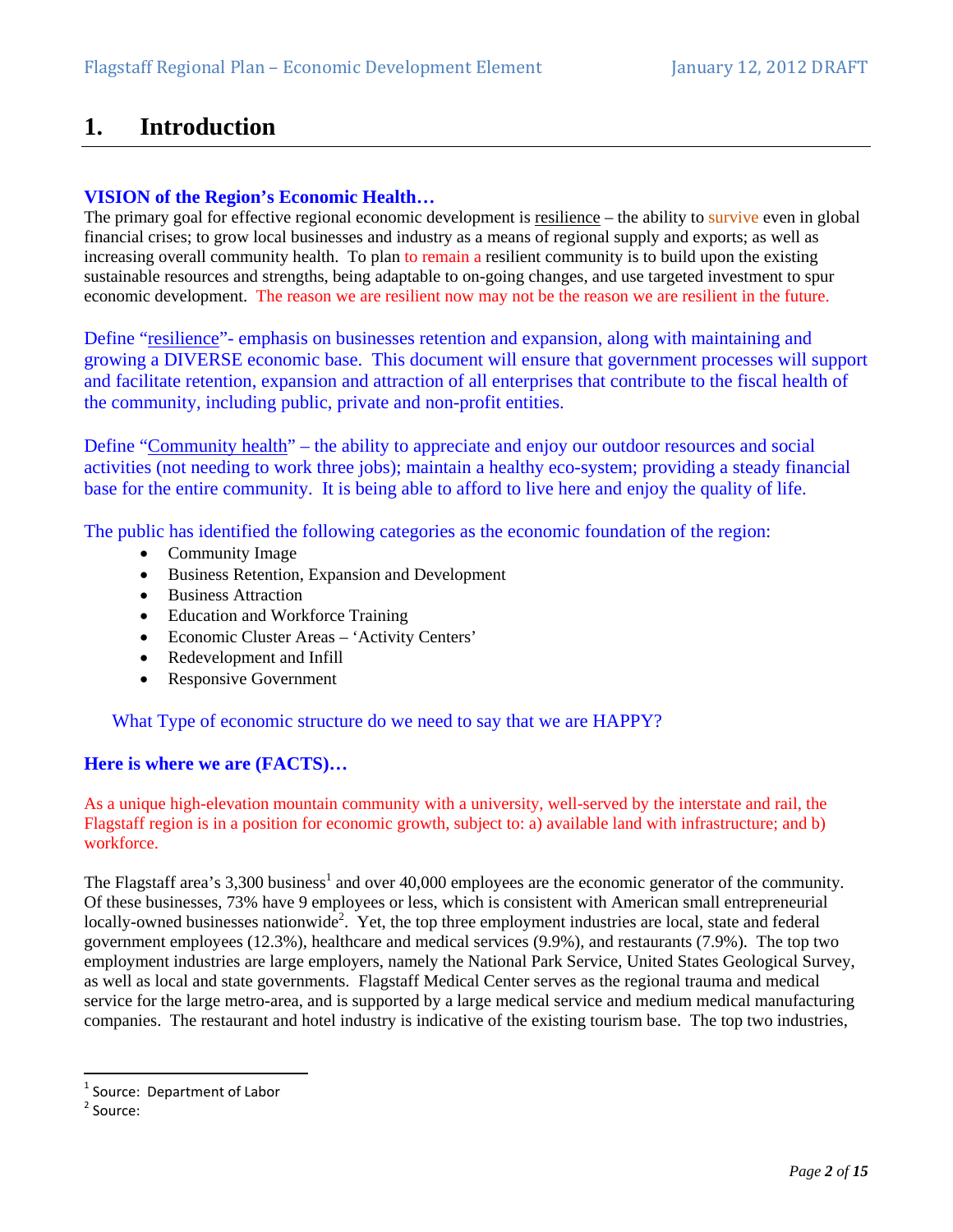government and medical, have remained consistent throughout the current recession, which provided for our current resiliency. Possibly a new resiliency is needed going forward.

Flagstaff's unique opportunities and constraints call for nurturing the entrepreneurial spirit, growing small to medium-sized businesses, and understanding that **resource protection and economic growth work hand-inhand.** Natural resources serve a dual role in this community, lending to an aesthetic and healthy quality of life and providing raw materials for development. Numerous businesses locate here for the quality of life. The economic landscape is truly based upon the natural landscape and outdoor life-style. Reaction to the built environment…Compared to similar cities, Flagstaff maintains the lowest urban density, and an abundance of open space. The community needs to mitigate allowing for industrial growth and balanced open space.

Today's trends indicate future economic growth in the earth and life sciences<sup>3</sup> [research and manufacturing of products]; alternative energy production<sup>4</sup>; outdoor lifestyle recreation; and home-based and small businesses. As well as industrial / logistics production – we are attracting industrial and warehouse businesses which supply products to Arizona and California, with a great potential for even more with the development of the Belmont and Airport Business Parks. To support this type of economic growth and required workforce requires a responsive education system, industrial land served by infrastructure, efficient communication, healthy idea-exchange, accessible housing options, efficient transportation and maintaining the existing high-quality of life. Variables that will affect the future – catastrophic weather, climate change, cost of oil, resource depletion…

The positive self-image presented by a community can determine the decisions of new, relocating or expanding businesses. The aesthetic quality of the streets, buildings and public spaces, as well as the cultural amenities, art and festivals all contribute to a year-round economy.

Various Economic Scenarios

| <b>Economic Expansion</b> | <b>Economic Steady</b> | <b>Economic Shrinking</b> |
|---------------------------|------------------------|---------------------------|
| - Long distance future    | - mid-distance future  | - short distance future   |
|                           |                        |                           |
|                           |                        |                           |
|                           |                        |                           |
|                           |                        |                           |

Strategies (within each sub-section?) are to be resilient and ready for all three scenarios.

Types of capital

<sup>&</sup>lt;sup>3</sup> Source

 $4$  Alternative Energy Production – wind farms and commercial solar energy production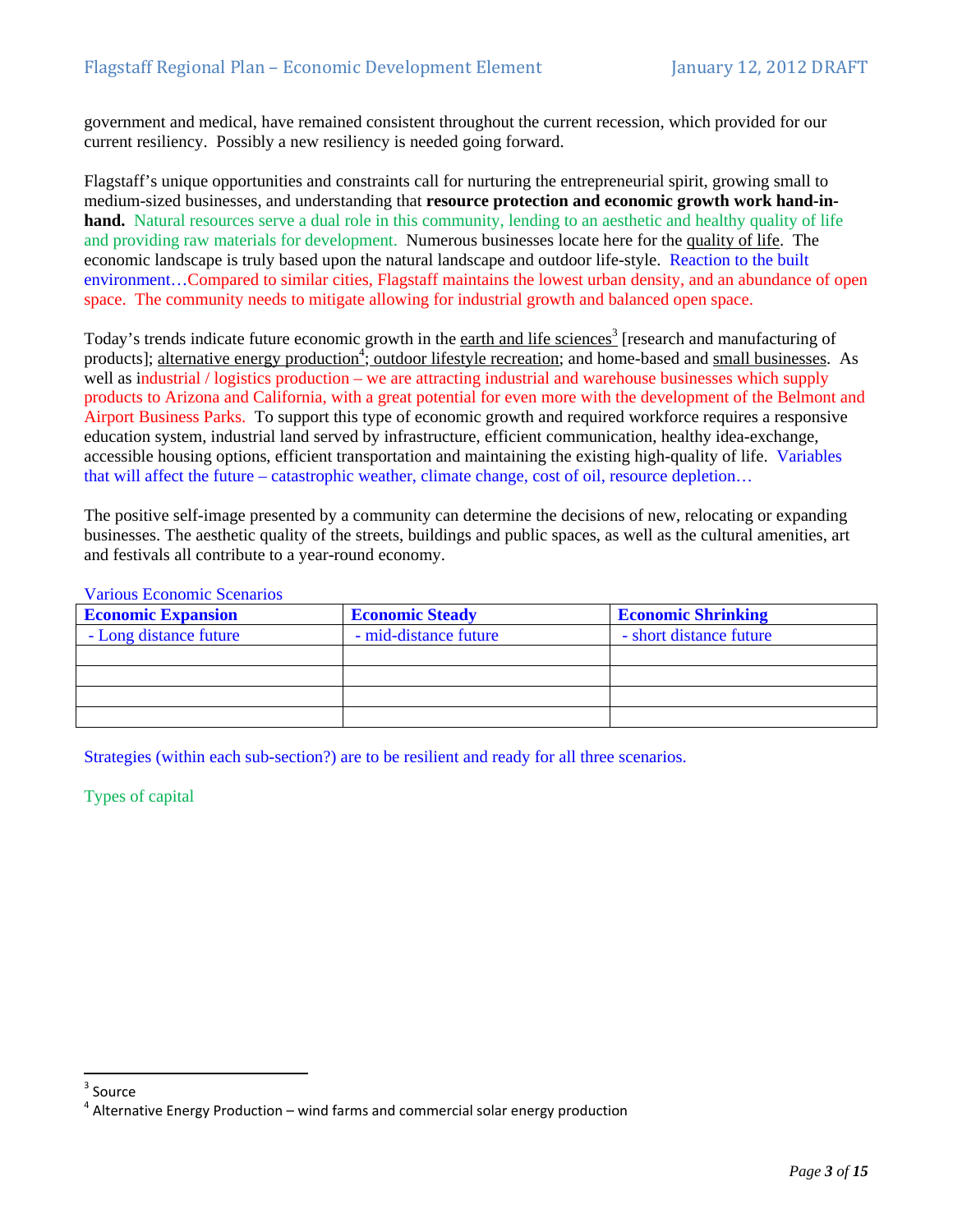Create a narrative of how these goals can be resilient no matter the uncertainty and during certain change:

### **Priorities**

- ‐ Green and renewable resource development
- ‐ Life and earth sciences
- ‐ Forestry
- ‐ Tourism
- ‐ Arts and culture
- ‐ Technology and Logistics

### **Goals**

- ‐ Improve transportation infrastructure
- ‐ Develop Belmont and airport parks with infrastructure
- ‐ Increase business incubator resources and incubator space (science, small business and arts)
- ‐ Improve gateway corridors
- ‐ Improve utility infrastructure
- ‐ Identify commercial properties for development, redevelopment and infill

## **Three Biggest bangs for our public buck –**

- Infrastructure to support and promote economic clusters, or 'activity centers'
- High-speed internet for the whole region
- Community image the way the built environment looks and the message this sends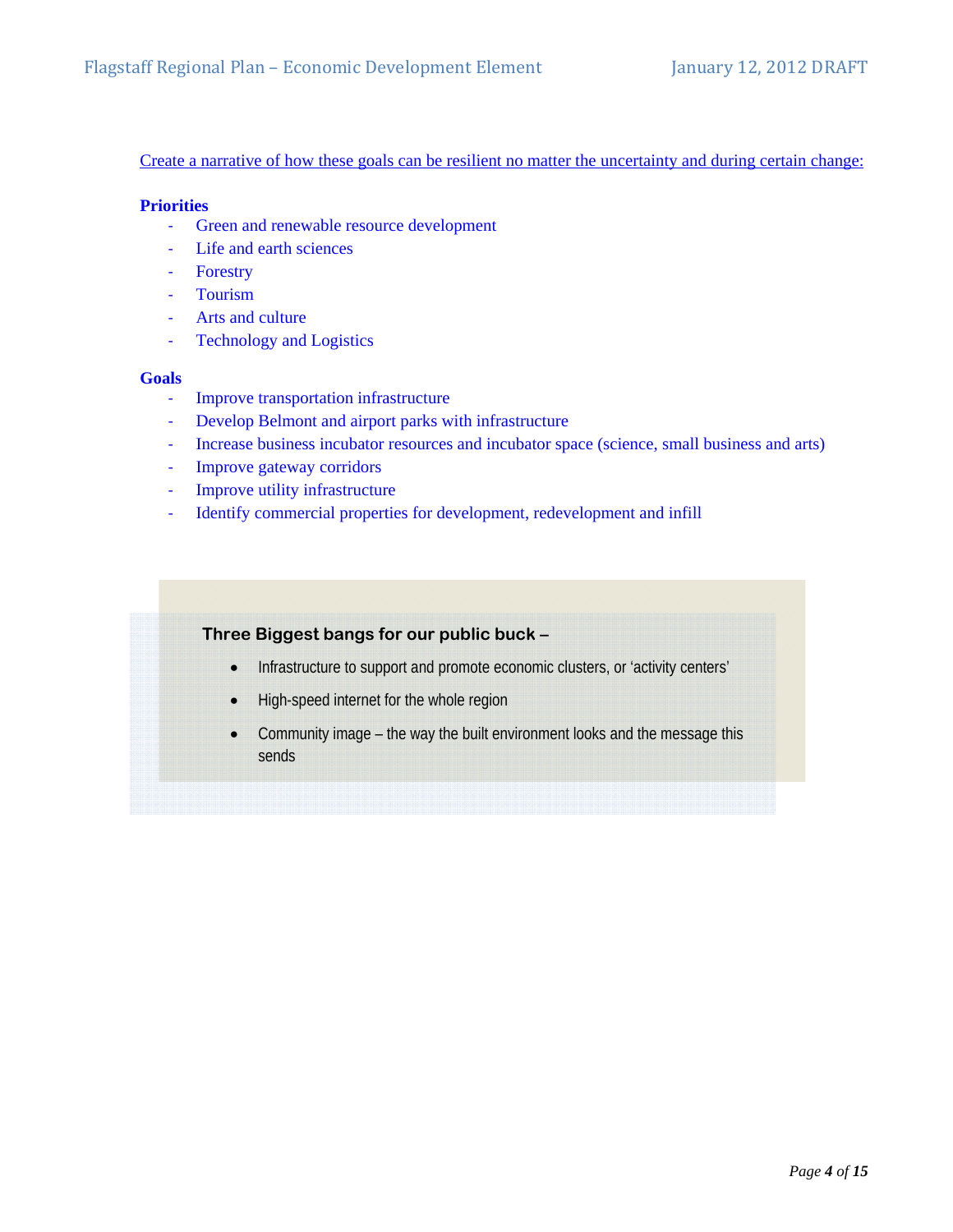# **2. Relationship to Vision and Guiding Principles**

## *Vision:*

The Greater Flagstaff community embraces the region's extraordinary cultural and ecological setting on the Colorado Plateau through active stewardship of the natural and built environments. Residents and visitors encourage and advance intellectual, environmental, social and economic vitality for today's citizens and future generations.

## *Guiding Principles:*

- 1. **Embrace Sustainability:** *environmental, economic, cultural and social sustainability is fundamental to ensuring that present actions continue the basis for future health and prosperity.*
- 2. **Nurture healthy ecosystems:** *natural environmental health is inherent to individual and community health.*
- 3. **Pursue smart growth through quality development:** *smart land use and design based upon cohesive communities are respectful of our environment and create efficiencies that benefit community health, social interaction, commerce, and infrastructure.*
- 4. *Promote a resilient***, year-round economy:** *capitalization on the innovative spirit that exists in the community supports the human, financial and capital infrastructure needed for a sustainable and diverse economy.*
- 5. **Preserve unique sense of place and community**: *regional growth occurs in harmony with the community's historical character, unique cultural resources and its natural environment.*
- 6. **Social equity & opportunity:** *all residents should be assured equal opportunities for a range of choices in housing, employment, education, health, safety and devotion.*
- 7. **Expect an accountable and responsible community:** *regional community leaders, commerce and residents expect nothing but best efforts by all, transparency and respect of each other in pursuit of our community vision.*
- 8. **Partnerships:** *regional partnerships are necessary to create a strong community while protecting the environment and achieving our common goals*.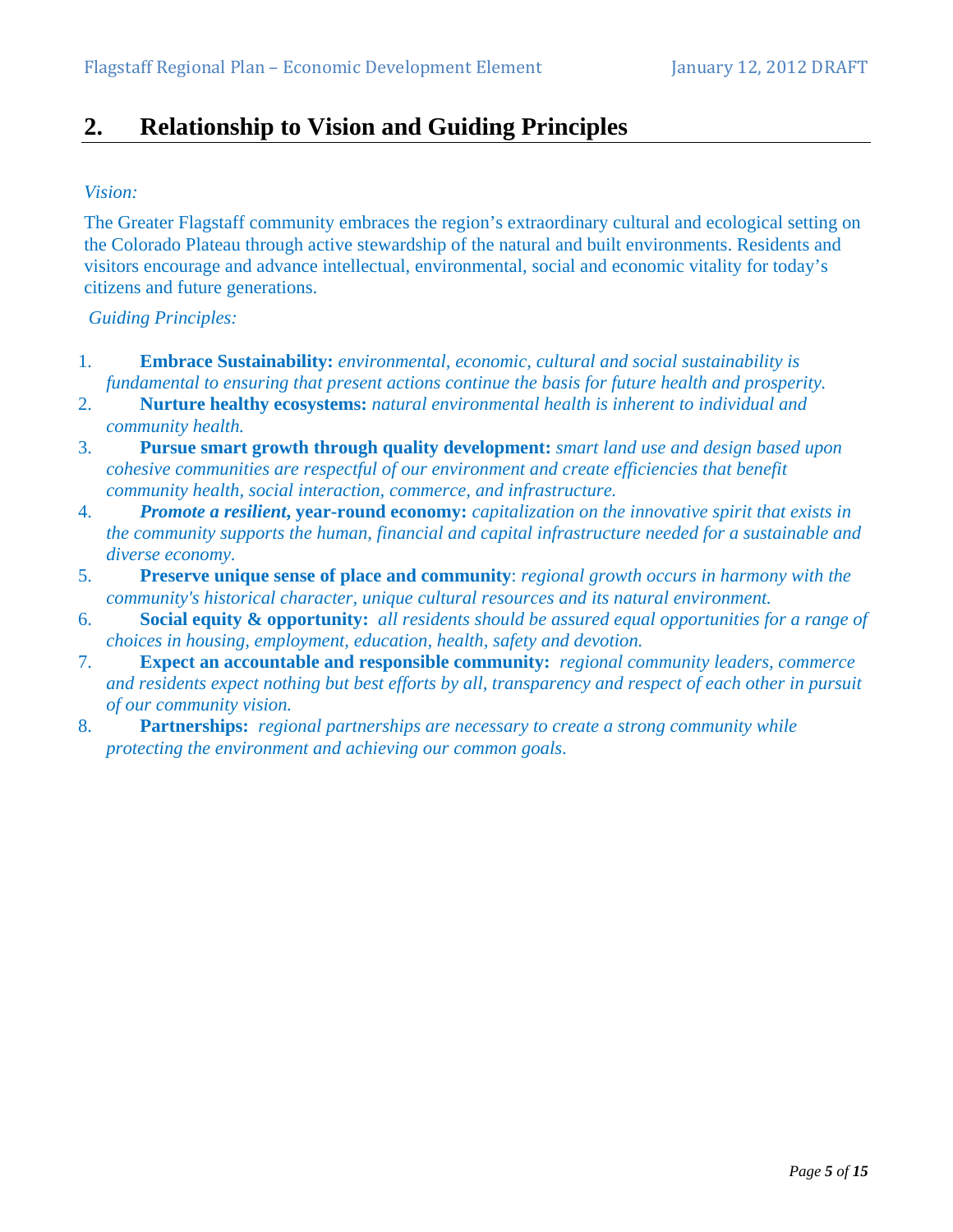## **3. Community Image**

Community image can have a profound impact on economic development activities. Tourists and businesses alike are attracted to a community which values its surrounding natural beauty, appreciates its unique cultural heritage, and maintains its built environment. The image presented by a community can determine the location decision of a new or relocating business. Existing businesses are more likely to expand and reinvest in a community with a positive self-image and a strong sense of civic pride, confidence, and well-being.

Needs:

- ‐ Improve gateway corridors
- ‐ See "Community Character" element

**ED Goal 1** 

**ED Policy 1.1** 

**ED Policy 1.2**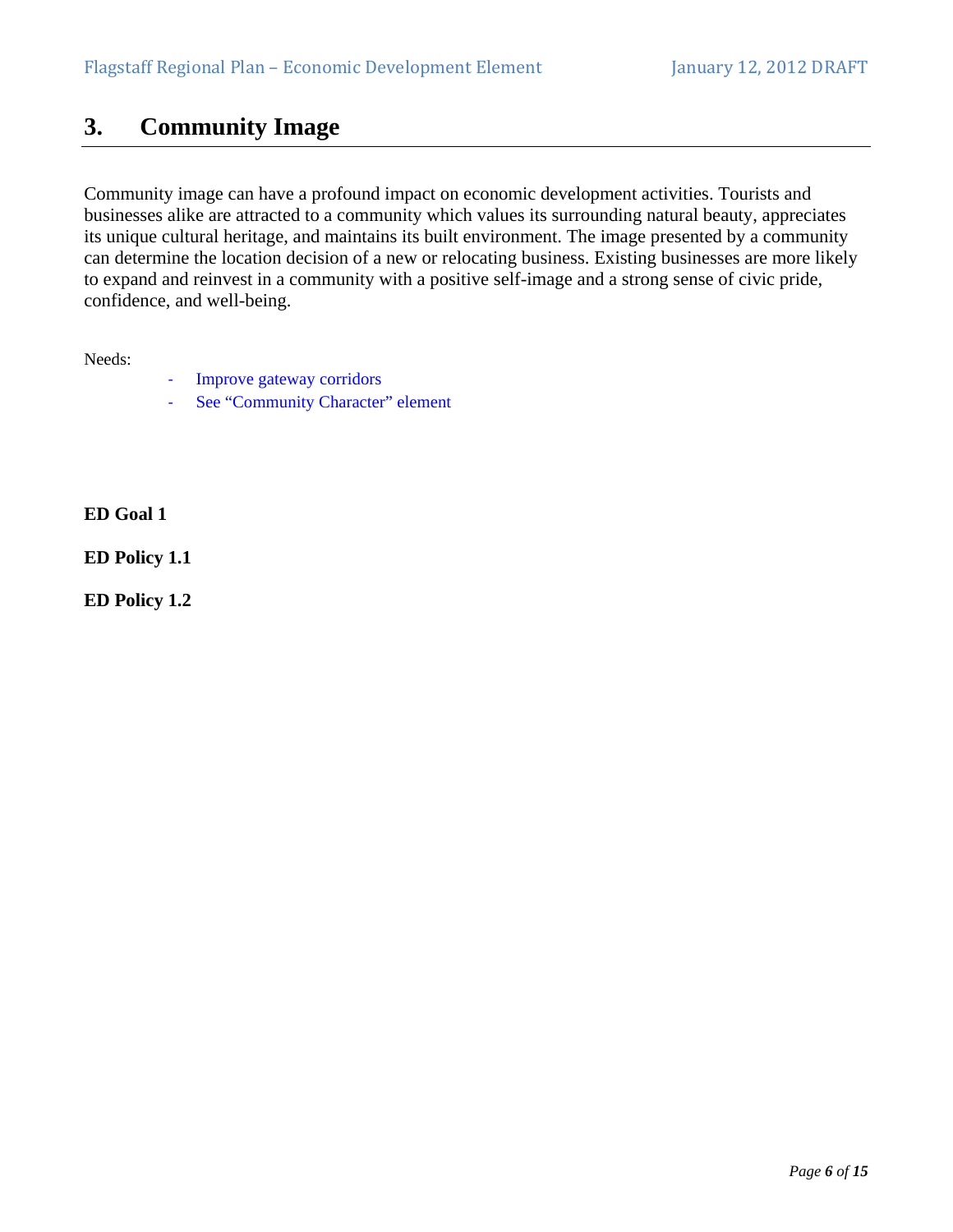## **4. Business Retention, Expansion and Development**

Since existing companies in the community generate most new jobs, the prosperity of those businesses is of paramount importance to the future economic welfare of the region. It is important to focus retention and expansion efforts on industries providing high-quality jobs in targeted industry clusters. The region will proceed with proactive programs to foster the retention and expansion of existing enterprises in the community. This is key to maintaining the resiliency of the local economy.

The retention and expansion of the region's existing small businesses, as well as the development of new small businesses, are crucial since these enterprises are responsible for the great majority of new jobs. Small business is the lifeblood of the region's economy, providing diversification for economic stability, first job opportunities for community youth, and opportunities for innovation and research. Since small businesses also face greater risks, assistance and support can help to assure long-term success. *Define: assistance and support (see policies below*).

Industry Sectors existing in the Northern Arizona area are, those highlighted are the largest employing industry sectors:<sup>5</sup>

- ‐ Retail trade
- ‐ Public administration
- **-** Health care and Social Assistance
- Wholesale trade
- **Construction**
- ‐ Education
- Professional, scientific, and technical services (Bio-Science R&D, life and earth sciences)
- ‐ Real estate and rental and leasing
- ‐ Transportation and warehousing
- ‐ Manufacturing
- **Information**
- ‐ Waste management and remediation services
- ‐ Arts, entertainment, and recreation (tourism)
- ‐ Finance and insurance
- ‐ Agriculture, forestry, fishing and hunting
- ‐ Utilities (Green and renewable resource development)
- ‐ Mining Quarrying and oil and gas extraction
- ‐ Management of companies and enterprises

The life and earth scientific research and development synergy coming out of Northern Arizona University and growing at the Northern Arizona Center for Entrepreneurial Technologies (NACET) Incubator is an example of the life science partnerships which produces high-quality businesses and jobs.

Potential for <u>forestry</u> - Amount of timber production\_\_\_\_\_\_. Initiatives for small-timber production...Natural resource

 $5$  NAICS – North American Industry Classification System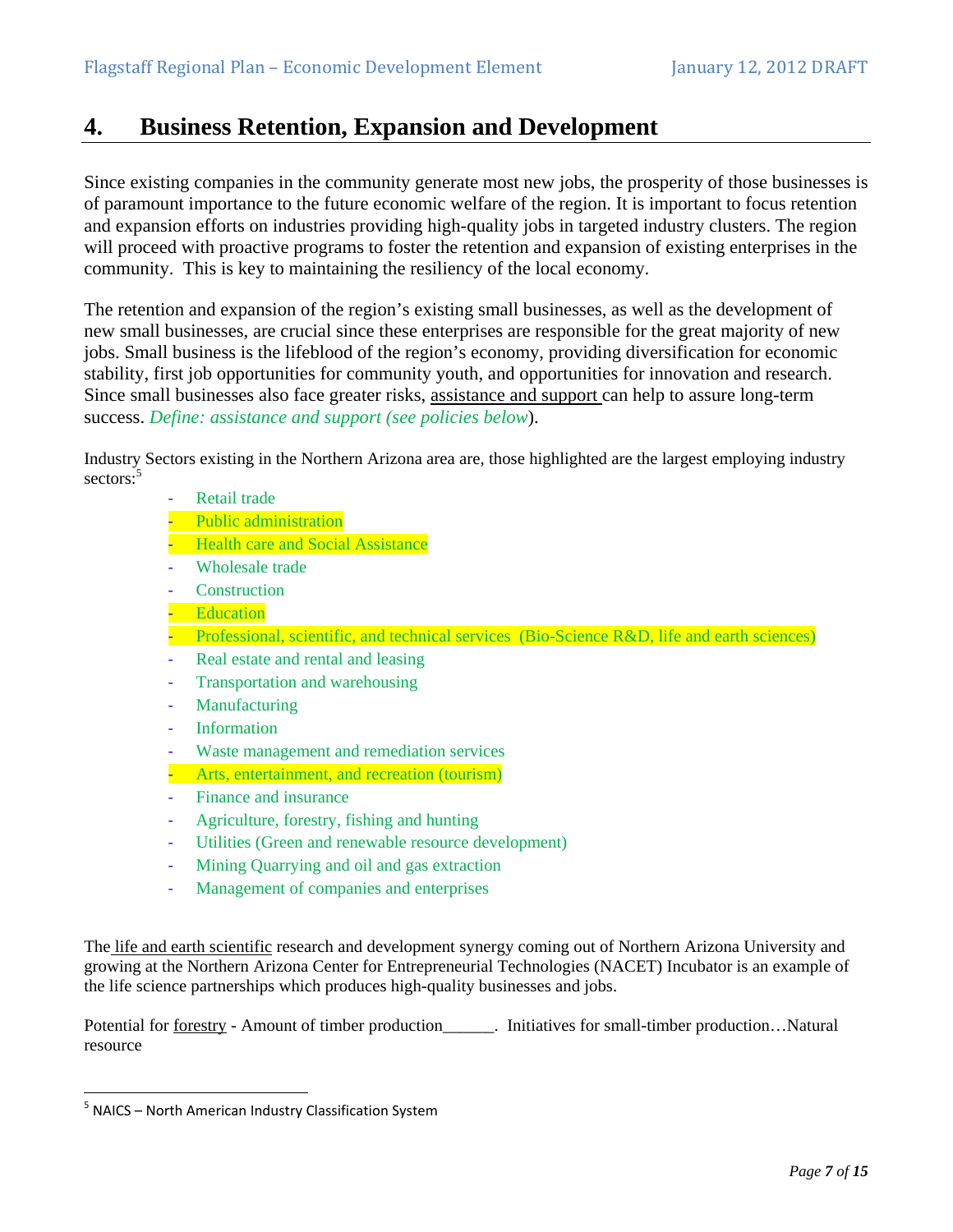The <u>arts</u> as a business... unique cultural amenities...

Needs to support:

Technology & entrepreneurialism Infrastructure – land, affordable buildings, transportation and utilities **Workforce** 

**ED Goal 2** 

**ED Policy 2.1** 

**ED Policy 2.2** 

NOTE HERE:

Tourism – please include all the great public discourse on Eco-tourism, Heritage Tourism, Agri-Tourism, and Cultural Tourism. How can policies encourage a growth that is different from the statusquo?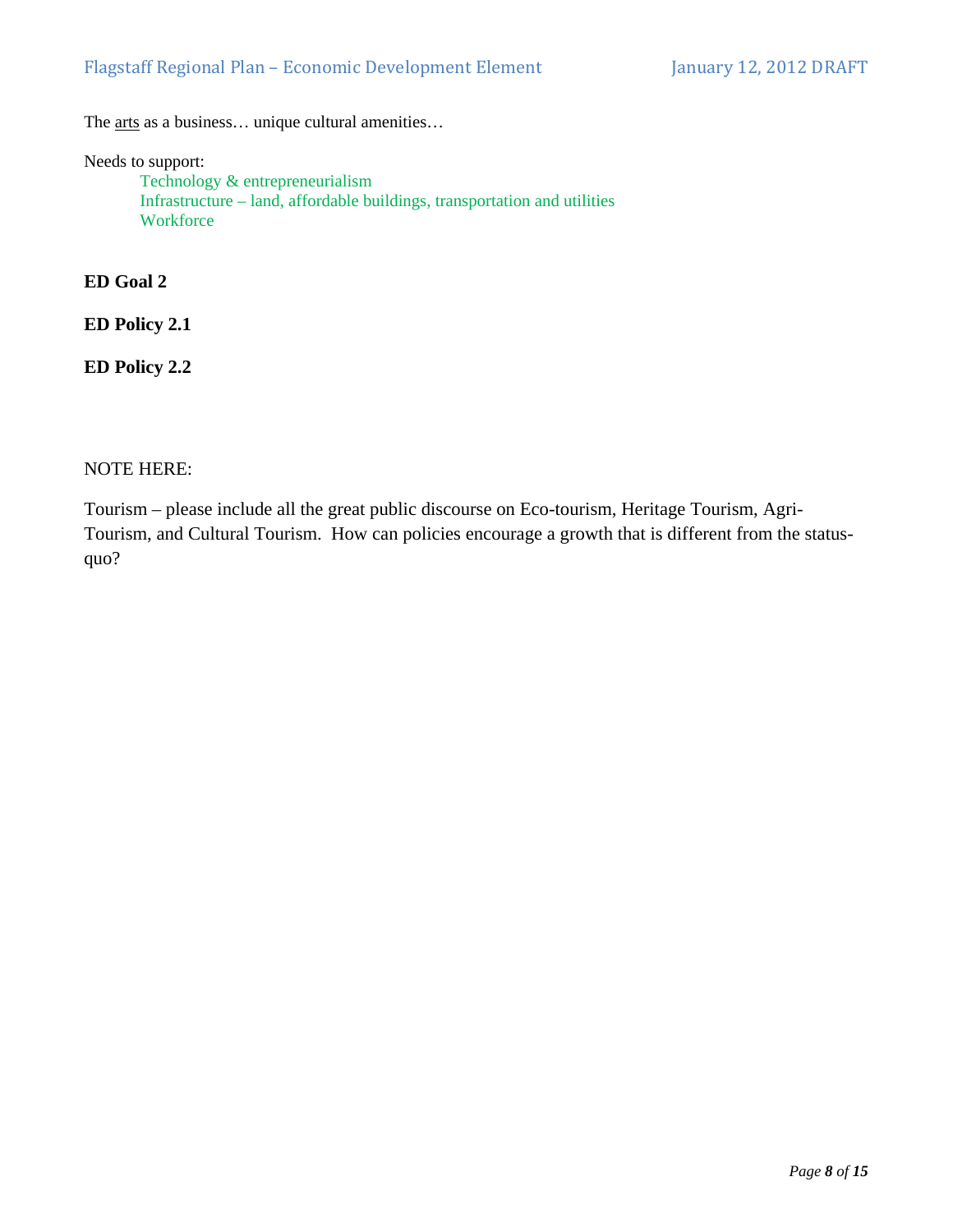## **5. Business Attraction**

Historical economic generators have been resource based [lumber, cattle, and sheep], but are now service based – government, medical and education. The needs of the economic generators change, and so the necessary targeted investments must be adaptable to these needs.

Strategic recruitment of business is critical to the region's economic future. An expanded and diversified economic base will benefit the community by providing greater stability to the economy and a wider variety of jobs and will assist in the reduction of unemployment and underemployment. Efforts to attract and assist development of new businesses, including appropriate, clean industries, should be continued to ensure the economic welfare of the community.

### Regional cooperation

### **Type of businesses to attract:**

- Green and renewable resource development
- ‐ Life and earth sciences
- ‐ Forestry
- ‐ Tourism
- ‐ Arts and culture
- ‐ Technology and Logistics

One of the biggest constraints for business attraction is land availability with infrastructure and suitable building availability.

A necessary targeted investment in the near future is providing the infrastructure for employment growth in identified **activity centers**. See Activity Centers, section 8. These activity centers can serve various needs, and require power (grid and self-produced), roads, water, sewer and connectivity (high-speed data) to meet the needs of business growth. Encouraging energy efficiency, alternative energy production, shared infrastructure, multimodal transit options and appropriate mixed-use areas would promote an even more resilient region.

**ED Goal 3** 

**ED Policy 3.1** 

**ED Policy 3.2**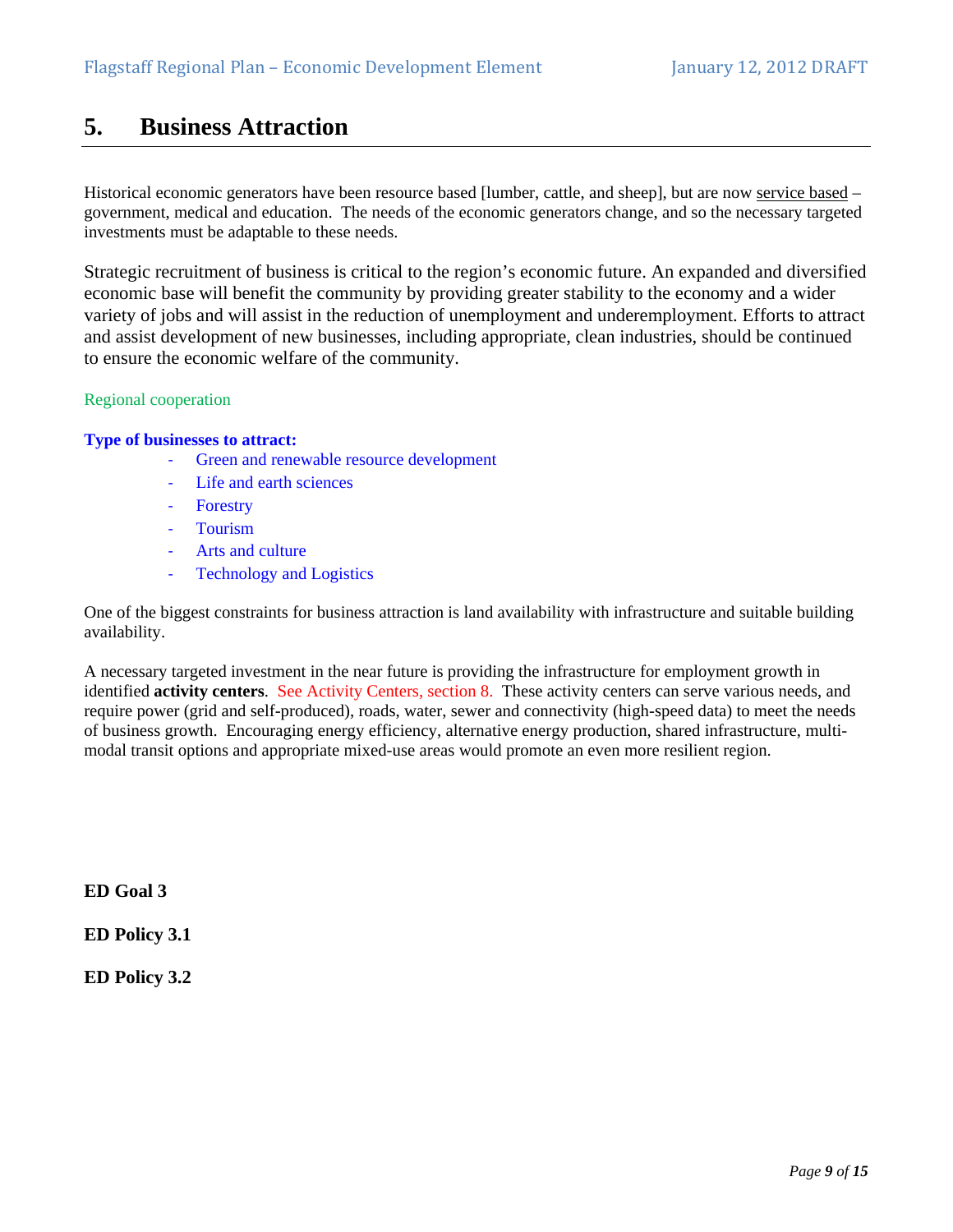# **6. Education and Workforce Training**

Jobs, education and training form a critical component of the region's economic development strategy. A well established labor-force is essential in attracting a new business, as it is a primary factor in determining a new business location. This component emphasizes the coordination of jobs and appropriate training and retraining programs.

A well-trained, well-compensated, and diversified labor force contributes to a healthy local economy and positive community image which, in turn, attracts additional new job opportunities. High quality educational opportunities at all levels are essential to attract new business and sustain a healthy, diverse economy, as well as to enhance the quality of life.

This region has multiple levels of jobs that require a variety of training. Supporting the community college, university and those non-profits which provide job training will continue to contribute to a resilient economy. Existing training programs<sup>6</sup> -

What is missing in our workforce training? Public engagement has highlighted the need of a TRADE SCHOOL.

Regional cooperation

## **Train for local jobs**

### **Priorities**

- ‐ Green and renewable resource development
- ‐ Life and earth sciences
- ‐ Forestry
- ‐ Tourism
- ‐ Arts and culture
- **Technology and Logistics**

**ED Goal 4** 

**ED Policy 4.1** 

**ED Policy 4.2** 

 $^6$  See Appendix \_\_\_\_\_\_ "workforce continuum"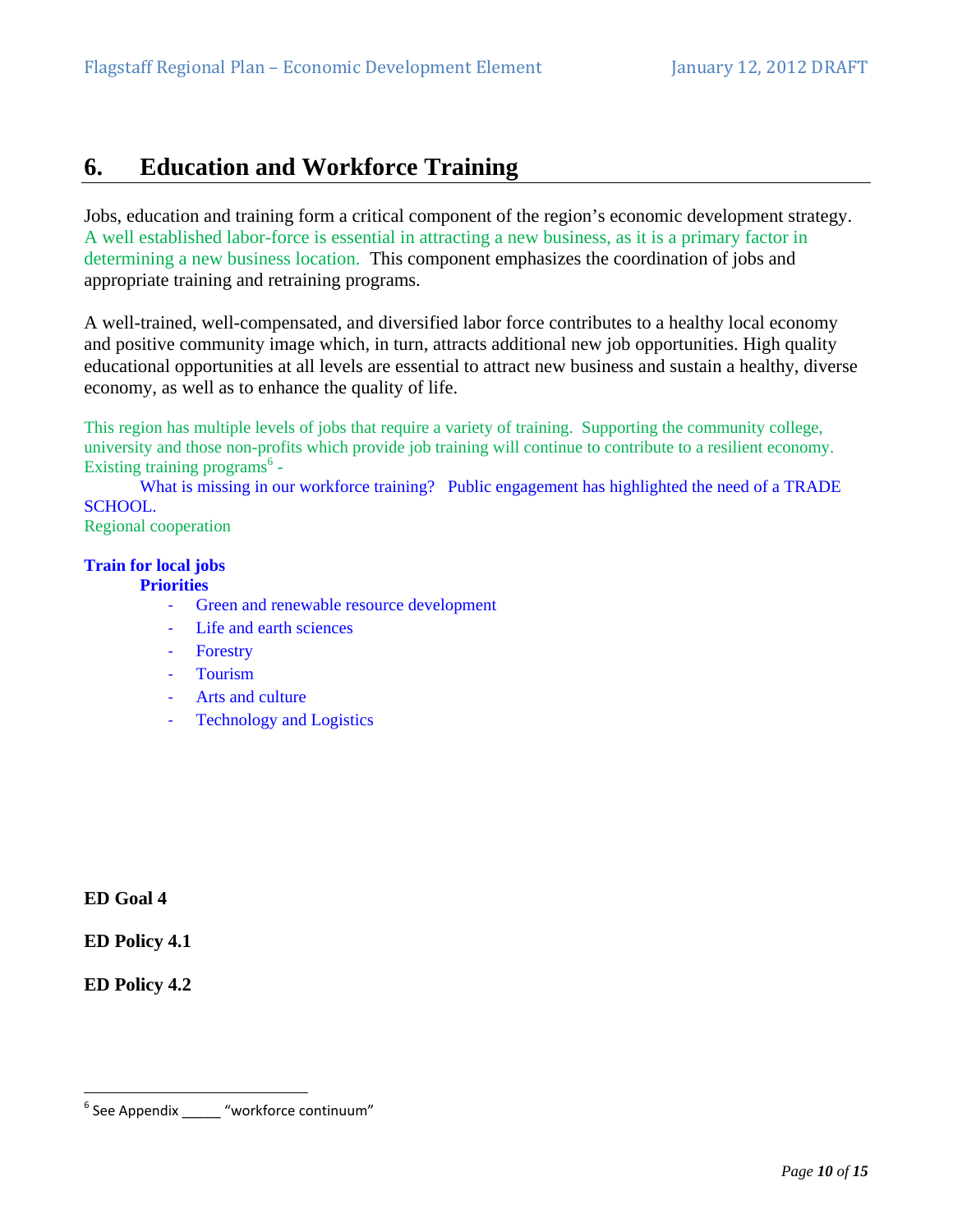# **7. Economic Cluster Areas – 'Activity Areas'**

**Identified 'Activity Centers' for increased activity:** 

- **Airport Business Park**
- **Science and Technology Park USGS, NACET Incubator, Science Park**
- **FMC Medical 'campus'**
- **Fourth Street civic, education, healthcare and retail**
- **Lower Milton Road**
- 

## **SEE DEVELOPMENT SCENARIOS…**

### **Goals**

- ‐ Improve transportation infrastructure
- ‐ Develop Belmont and airport parks with infrastructure
- ‐ Increase business incubator resources and incubator space (science, small business and arts)
- ‐ Improve gateway corridors
- ‐ Improve utility infrastructure
- ‐ Identify commercial properties for development, redevelopment and infill

**ED Goal 6** 

**ED Policy 6.1** 

**ED Policy 6.2**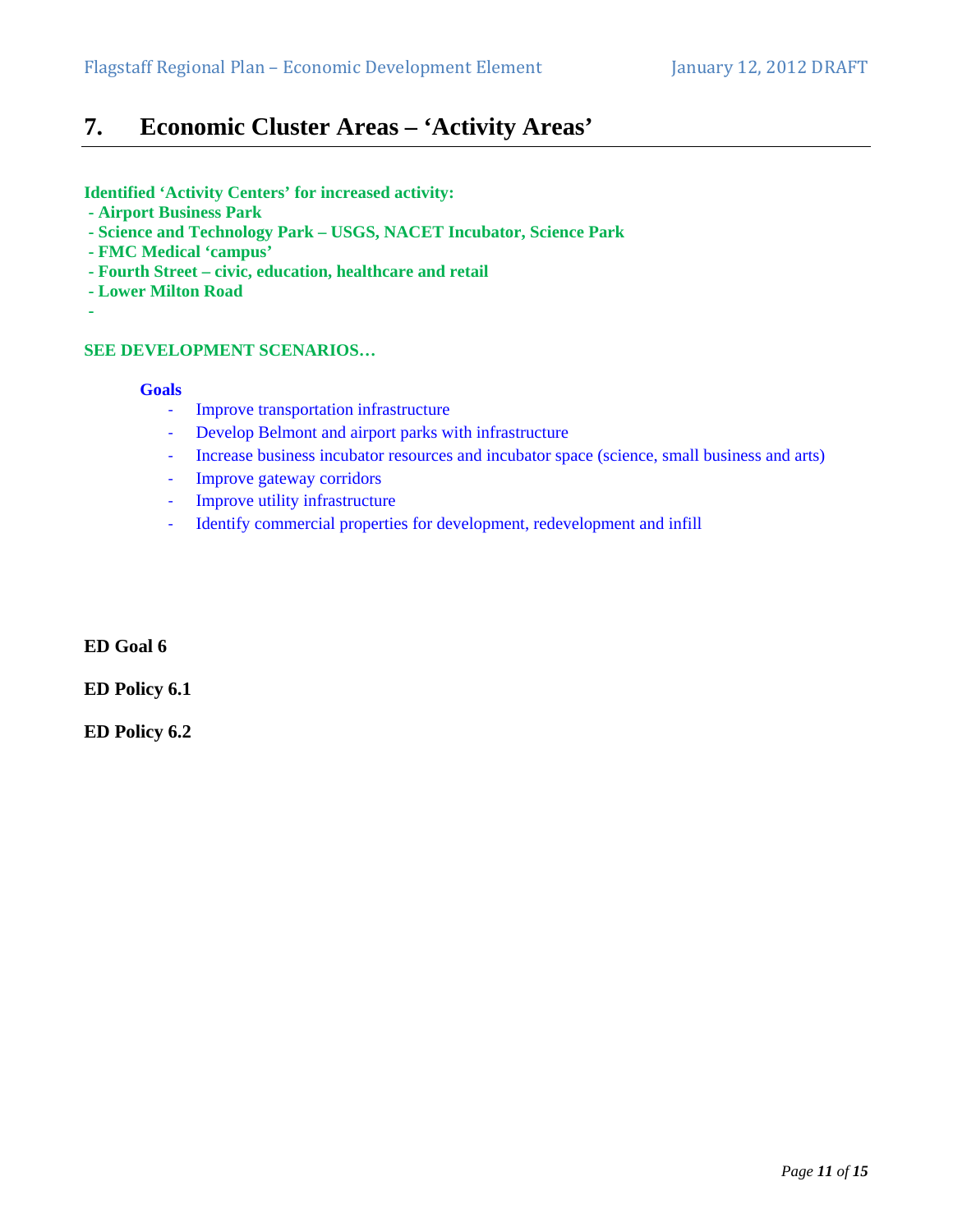## **8. Redevelopment and Infill**

Community conservation and redevelopment are key elements in achieving economic stability; expanding the city's tax base; and assuring an overall sense of pride, diversity, and identity within the urban area. Major redevelopment projects can restore economic viability to vacant and underutilized areas of the community. Conservation and rehabilitation of existing neighborhoods and commercial districts will maintain their economic viability while enhancing the city's richness and diversity.

### **Goals**

- ‐ Improve transportation infrastructure
- ‐ Develop Belmont and airport parks with infrastructure
- Increase business incubator resources and incubator space (science, small business and arts)
- ‐ Improve gateway corridors
- Improve utility infrastructure
- Identify commercial properties for development, redevelopment and infill

## **See – Redevelopment and Infill chapter of "Community Character"**

- **ED Goal 7**
- **ED Policy 7.1**

**ED Policy 7.2**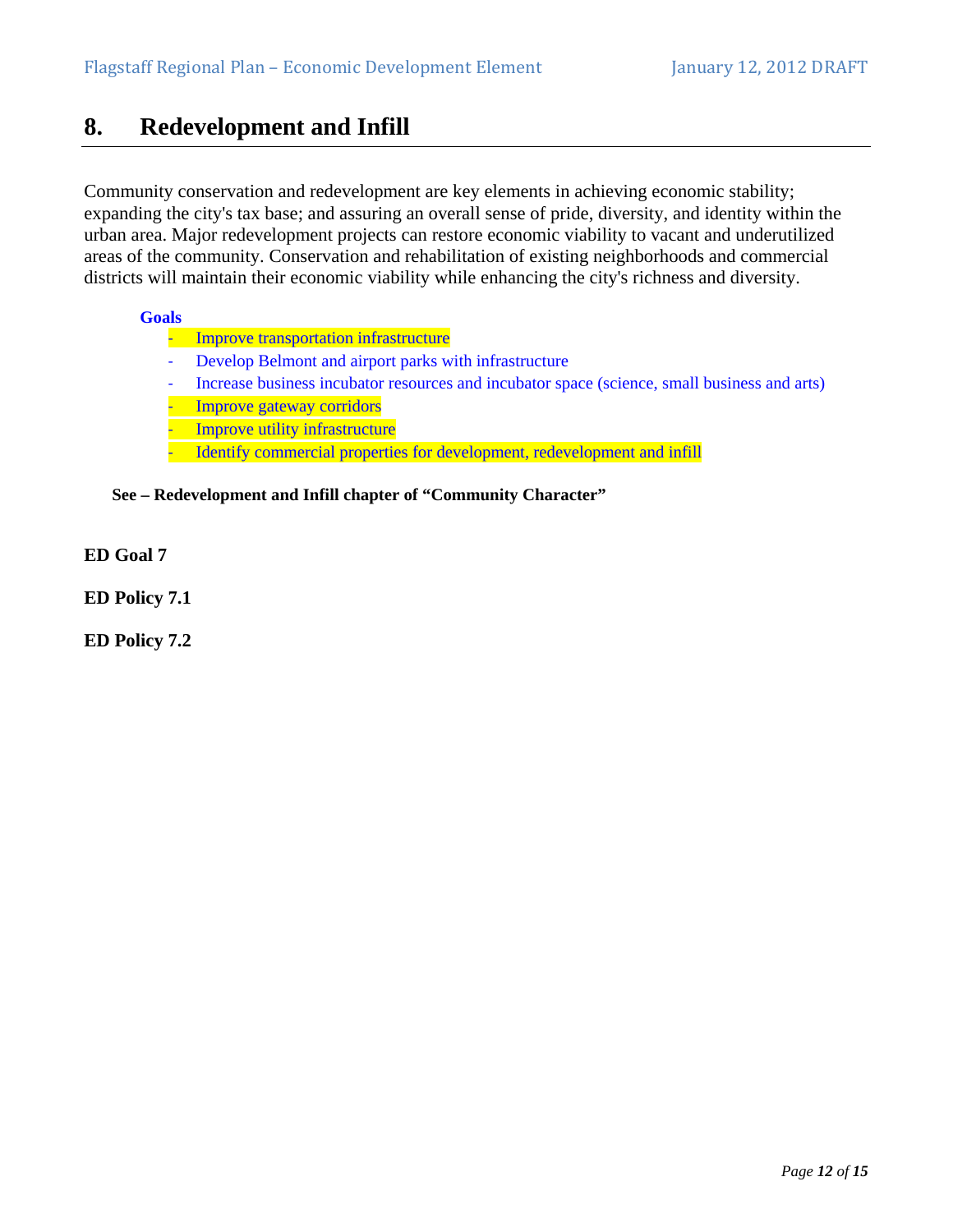# **9. Responsive Government**

The region will need to become increasingly competitive to achieve its economic development objectives in the context of the global economy. The variety of private and public economic development agencies and organizations in the region will need to improve coordination of efforts to ensure the best utilization of each entity and to address any shortcomings that may currently exist. Additional economic development tools, including state legislative changes, may be necessary to recruit and create business opportunities.

A significant factor in any community's economic development is the ability of its government to respond quickly and appropriately to the needs and desires of its citizens. With the use of the internet and emerging new technologies, regional government has the increased potential to respond to individual citizens, neighborhood associations, businesses, schools, universities, and others in a timely and effective manner. A highly responsive government helps to make a region attractive to various entities, thus increasing its ability to promote increased investment in the community. Tangible results include increased infrastructure, new jobs, increased educational opportunities, better planned new development, less traffic, and better air quality.

**ED Goal 8** 

**ED Policy 8.1** 

**ED Policy 8.2**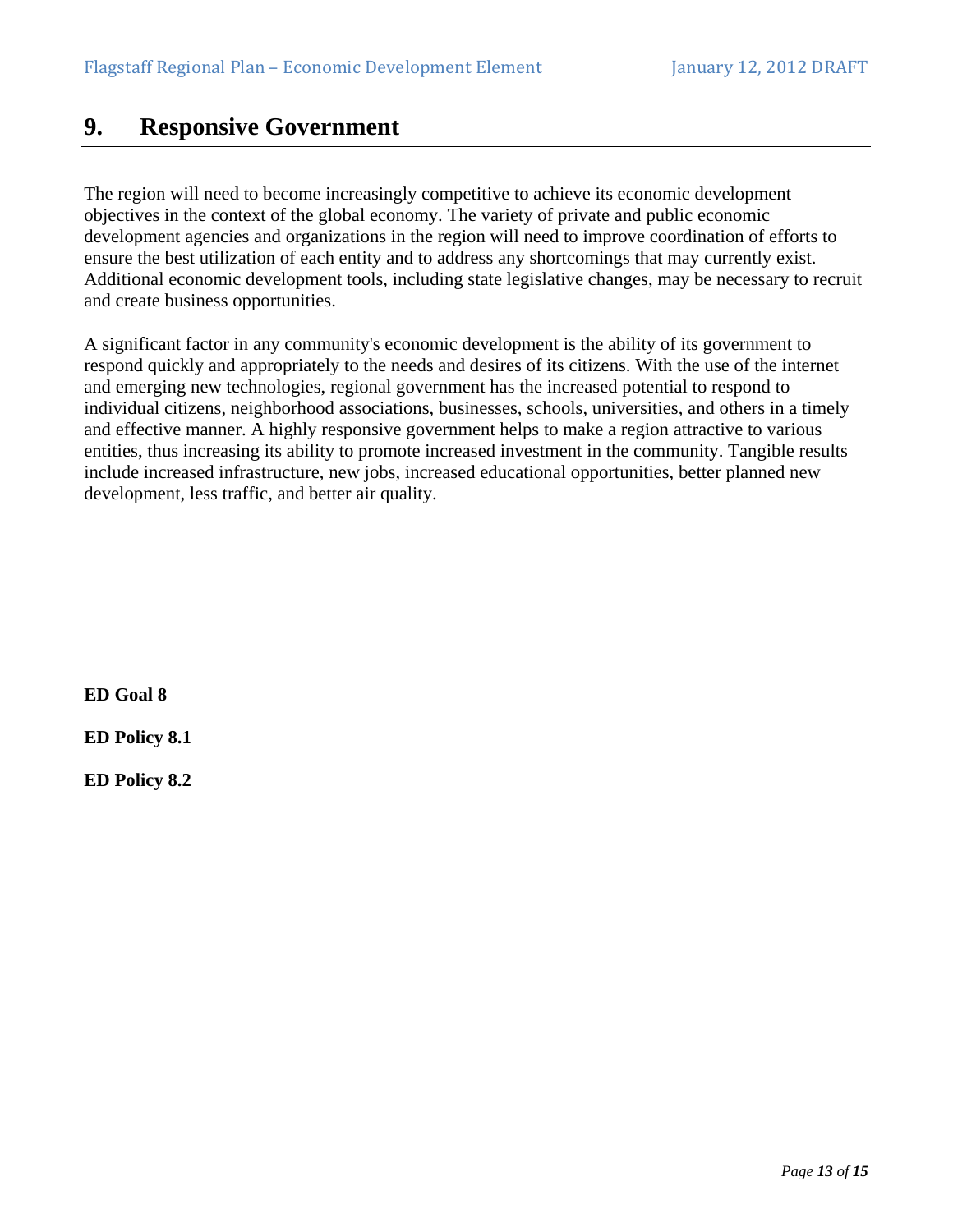### **Workforce Continuum**

Non High School Diploma/GED‐ Fast food, Retail, Gas Station, Public services (garbage, USPS), Food service (waitress, fast food cook), Theater Usher, Grocery Store, Janitorial, Laborer *GED Program: Flagstaff Unified School District (Killip); Coconino Community College*

High School Diploma/GED‐ Cashier, Administrative Assistant, Line cook/chef, Human Resources Assistant, Therapist aide, Travel Agent, Home care aide, Dental assistant, Pharmacy Technician, Medical Secretaries, Air traffic controller, Retail manager, Sales representative

*Coconino High School; Flagstaff High School; Northland Prep Academy; Flagstaff Arts & Leadership*

Trade School‐ Plumber, Electrician, Automotive Repair, Paralegal, Information Technology, Construction, Home Inspector, Machine operator, Telecommunications, Welder *Coconino Community College; CURRENTLY NO TRADE SCHOOL* 

Specialized Training‐ Massage Therapist, Tourism/Recreation, Pilot, Bartender, Cosmetologist (hair, nails, etc.), Criminal justice (corrections officer, security guard), Culinary, Private Investigation, Military *Flagstaff College America; Empire Beauty School; Coconino Community College*

Community College Certificate‐ Accountant, Finance, Chiropractor, Environmental Technician, Language (translator, teacher), Transport/Logistics (rail, bus), Security, Radiologist, Software engineer *Coconino Community College*

Community College Degree‐ Nursing, Computer Technician, Dental Hygienist, veterinary, Fitness trainer, science technician, legal assistant, sound engineer, flight attendant, desktop publisher *Coconino Community College*

University, Bachelors‐ Elementary Teacher, Politician, Engineer (Biomedical, environmental, computer, etc), Network/Data Analyst, Financial (banker, accountant, investor), athletic trainer, survey researcher, market research analyst, registered nurse, community planner

*Northern Arizona University*

University, Masters‐ Post/secondary Teacher, Business management, veterinary, anthropologist/archaeologist, environmental specialist, psychology (therapist, research), journalist, lawyer, pharmacist, administrative specialist

#### *Northern Arizona University*

University, Doctorate‐ Doctor (dental, psychiatric, etc), medical scientists, biochemists, biophysicist, college professor, attorney

*Northern Arizona University*

**Flagstaff's largest employers hire from all categories:**